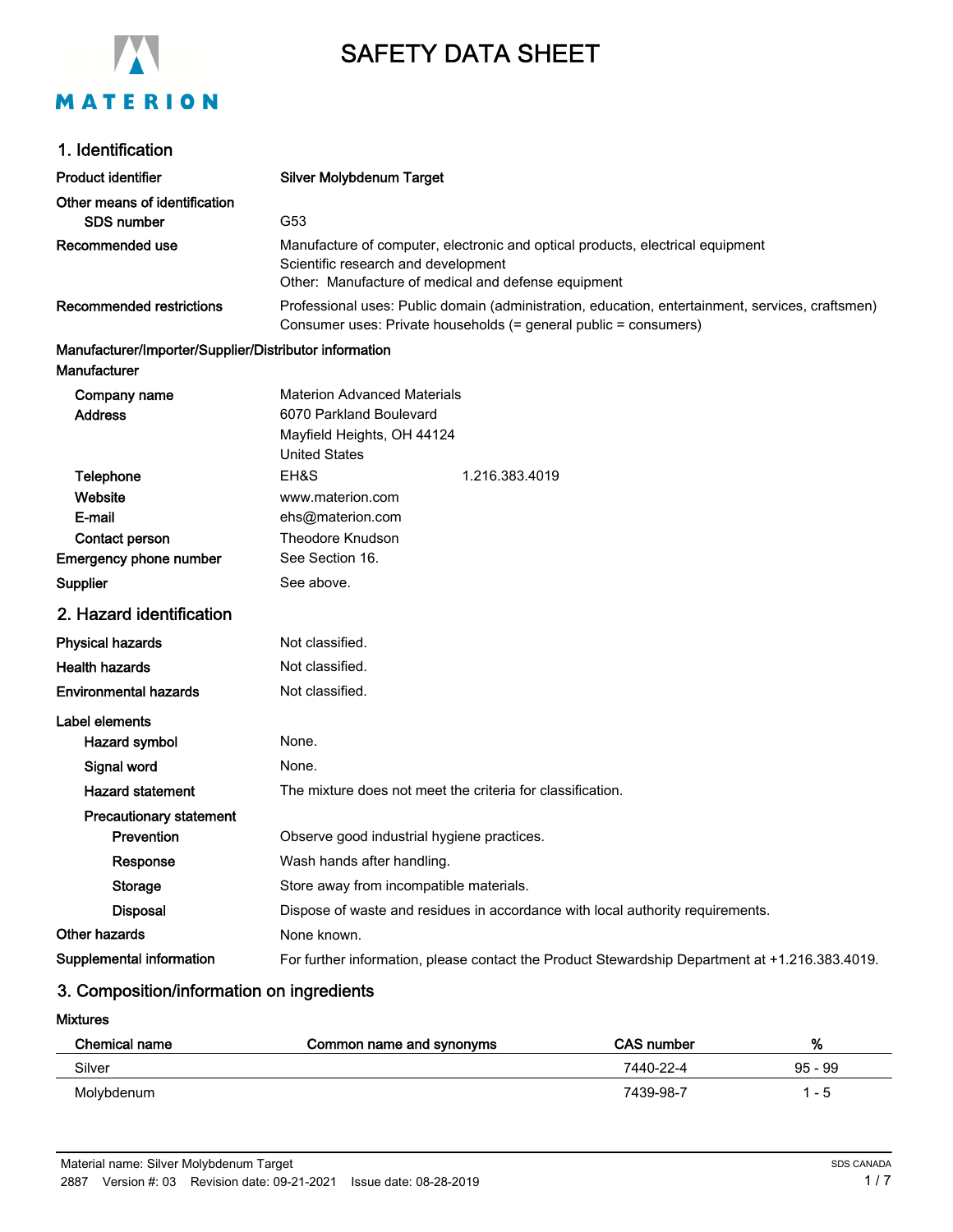# 4. First-aid measures

| 4. Filst-diu fileasures                                                      |                                                                                                                     |
|------------------------------------------------------------------------------|---------------------------------------------------------------------------------------------------------------------|
| Inhalation                                                                   | Move to fresh air. Call a physician if symptoms develop or persist.                                                 |
| <b>Skin contact</b>                                                          | Wash off with soap and water. Get medical attention if irritation develops and persists.                            |
| Eye contact                                                                  | Rinse with water. Get medical attention if irritation develops and persists.                                        |
| Ingestion                                                                    | Rinse mouth. Get medical attention if symptoms occur.                                                               |
| Most important<br>symptoms/effects, acute and<br>delayed                     | Direct contact with eyes may cause temporary irritation.                                                            |
| Indication of immediate medical<br>attention and special treatment<br>needed | Treat symptomatically.                                                                                              |
| <b>General information</b>                                                   | Ensure that medical personnel are aware of the material(s) involved, and take precautions to<br>protect themselves. |
| 5. Fire-fighting measures                                                    |                                                                                                                     |
| Suitable extinguishing media                                                 | Water fog. Foam. Dry chemical powder. Carbon dioxide (CO2).                                                         |
| Unsuitable extinguishing media                                               | Do not use water jet as an extinguisher, as this will spread the fire.                                              |
| Specific hazards arising from<br>the chemical                                | None known.                                                                                                         |
| Special protective equipment<br>and precautions for firefighters             | Wear suitable protective equipment.                                                                                 |
| Fire fighting<br>equipment/instructions                                      | Move containers from fire area if you can do so without risk.                                                       |
| Specific methods                                                             | Use standard firefighting procedures and consider the hazards of other involved materials.                          |
| General fire hazards                                                         | No unusual fire or explosion hazards noted.                                                                         |

# 6. Accidental release measures

| Personal precautions, protective<br>equipment and emergency<br>procedures | Keep unnecessary personnel away. For personal protection, see section 8 of the SDS.                                                                      |
|---------------------------------------------------------------------------|----------------------------------------------------------------------------------------------------------------------------------------------------------|
| Methods and materials for<br>containment and cleaning up                  | Stop the flow of material, if this is without risk. Following product recovery, flush area with water.<br>For waste disposal, see section 13 of the SDS. |
| <b>Environmental precautions</b>                                          | Avoid discharge into drains, water courses or onto the ground.                                                                                           |
| 7. Handling and storage                                                   |                                                                                                                                                          |
| Precautions for safe handling                                             | Avoid prolonged exposure Observe good industrial hygiene practices                                                                                       |

| Precautions for safe handling   | Avoid prolonged exposure. Observe good industrial hygiene practices.                             |
|---------------------------------|--------------------------------------------------------------------------------------------------|
| Conditions for safe storage,    | Store in tightly closed container. Store away from incompatible materials (see Section 10 of the |
| including any incompatibilities | SDS).                                                                                            |

# 8. Exposure controls/personal protection

#### Occupational exposure limits

### US. ACGIH Threshold Limit Values

| <b>Components</b>                                                             | Type       | Value                  | Form                 |
|-------------------------------------------------------------------------------|------------|------------------------|----------------------|
| Molybdenum (CAS<br>7439-98-7)                                                 | TWA        | $3 \text{ mg/m}$       | Respirable fraction. |
|                                                                               |            | $10 \text{ mg/m}$      | Inhalable fraction.  |
| Silver (CAS 7440-22-4)                                                        | <b>TWA</b> | $0.1 \,\mathrm{mg/m3}$ | Dust and fume.       |
| Canada. Alberta OELs (Occupational Health & Safety Code, Schedule 1, Table 2) |            |                        |                      |
| Components                                                                    | Type       | Value                  |                      |
| Silver (CAS 7440-22-4)                                                        | TWA        | $0.1 \,\mathrm{mg/m3}$ |                      |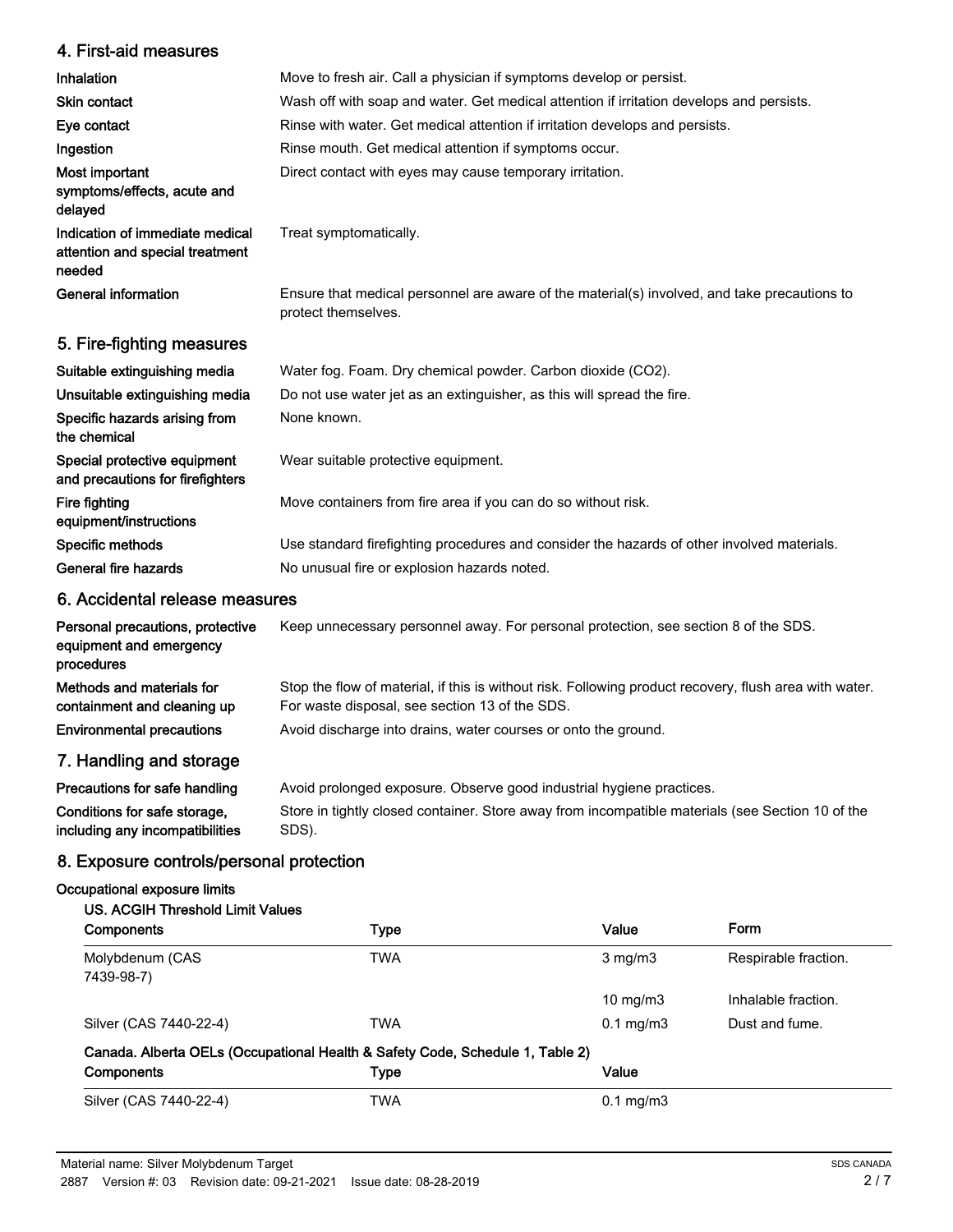| Components                         | <b>Type</b>                                                                                                                                                                                                                                                                                                                                                        | Value             | Form                 |  |
|------------------------------------|--------------------------------------------------------------------------------------------------------------------------------------------------------------------------------------------------------------------------------------------------------------------------------------------------------------------------------------------------------------------|-------------------|----------------------|--|
| Molybdenum (CAS<br>7439-98-7)      | <b>TWA</b>                                                                                                                                                                                                                                                                                                                                                         | $3$ mg/m $3$      | Respirable.          |  |
|                                    |                                                                                                                                                                                                                                                                                                                                                                    | $10$ mg/m $3$     | Inhalable            |  |
| Silver (CAS 7440-22-4)             | <b>STEL</b>                                                                                                                                                                                                                                                                                                                                                        | $0.03$ mg/m $3$   |                      |  |
|                                    | <b>TWA</b>                                                                                                                                                                                                                                                                                                                                                         | $0.01$ mg/m $3$   |                      |  |
|                                    | Canada. Manitoba OELs (Reg. 217/2006, The Workplace Safety And Health Act)                                                                                                                                                                                                                                                                                         |                   |                      |  |
| Components                         | <b>Type</b>                                                                                                                                                                                                                                                                                                                                                        | Value             | Form                 |  |
| Molybdenum (CAS<br>7439-98-7)      | <b>TWA</b>                                                                                                                                                                                                                                                                                                                                                         | $3$ mg/m $3$      | Respirable fraction. |  |
|                                    |                                                                                                                                                                                                                                                                                                                                                                    | 10 mg/m3          | Inhalable fraction.  |  |
| Silver (CAS 7440-22-4)             | <b>TWA</b>                                                                                                                                                                                                                                                                                                                                                         | $0.1$ mg/m $3$    | Dust and fume.       |  |
|                                    | Canada. Ontario OELs. (Control of Exposure to Biological or Chemical Agents)                                                                                                                                                                                                                                                                                       |                   |                      |  |
| Components                         | Type                                                                                                                                                                                                                                                                                                                                                               | Value             | Form                 |  |
| Molybdenum (CAS<br>7439-98-7)      | <b>TWA</b>                                                                                                                                                                                                                                                                                                                                                         | $3$ mg/m $3$      | Respirable fraction. |  |
|                                    |                                                                                                                                                                                                                                                                                                                                                                    | 10 mg/m3          | Inhalable fraction.  |  |
| Silver (CAS 7440-22-4)             | <b>TWA</b>                                                                                                                                                                                                                                                                                                                                                         | $0.1$ mg/m $3$    | Dust and fume.       |  |
| Components                         | Canada. Quebec OELs. (Ministry of Labor - Regulation respecting occupational health and safety)<br><b>Type</b>                                                                                                                                                                                                                                                     | Value             |                      |  |
| Molybdenum (CAS<br>7439-98-7)      | <b>TWA</b>                                                                                                                                                                                                                                                                                                                                                         | $10 \text{ mg/m}$ |                      |  |
| Silver (CAS 7440-22-4)             | <b>TWA</b>                                                                                                                                                                                                                                                                                                                                                         | $0.1$ mg/m $3$    |                      |  |
|                                    | Canada. Saskatchewan OELs (Occupational Health and Safety Regulations, 1996, Table 21)                                                                                                                                                                                                                                                                             |                   |                      |  |
| Components                         | <b>Type</b>                                                                                                                                                                                                                                                                                                                                                        | Value             | Form                 |  |
| Molybdenum (CAS<br>7439-98-7)      | 15 minute                                                                                                                                                                                                                                                                                                                                                          | $6$ mg/m $3$      | Respirable fraction. |  |
|                                    |                                                                                                                                                                                                                                                                                                                                                                    | $20$ mg/m $3$     | Inhalable fraction.  |  |
|                                    | 8 hour                                                                                                                                                                                                                                                                                                                                                             | $3$ mg/m $3$      | Respirable fraction. |  |
|                                    |                                                                                                                                                                                                                                                                                                                                                                    | 10 mg/m3          | Inhalable fraction.  |  |
| Silver (CAS 7440-22-4)             | 15 minute                                                                                                                                                                                                                                                                                                                                                          | $0.3$ mg/m $3$    |                      |  |
|                                    | 8 hour                                                                                                                                                                                                                                                                                                                                                             | $0.1$ mg/m $3$    |                      |  |
| <b>Biological limit values</b>     | No biological exposure limits noted for the ingredient(s).                                                                                                                                                                                                                                                                                                         |                   |                      |  |
| Appropriate engineering controls   | Good general ventilation should be used. Ventilation rates should be matched to conditions. If<br>applicable, use process enclosures, local exhaust ventilation, or other engineering controls to<br>maintain airborne levels below recommended exposure limits. If exposure limits have not been<br>established, maintain airborne levels to an acceptable level. |                   |                      |  |
| Eye/face protection                | Individual protection measures, such as personal protective equipment<br>Wear safety glasses with side shields (or goggles).                                                                                                                                                                                                                                       |                   |                      |  |
| Skin protection<br>Hand protection | Wear protective gloves.                                                                                                                                                                                                                                                                                                                                            |                   |                      |  |
| Other                              | Wear suitable protective clothing.                                                                                                                                                                                                                                                                                                                                 |                   |                      |  |
| <b>Respiratory protection</b>      | In case of insufficient ventilation, wear suitable respiratory equipment.                                                                                                                                                                                                                                                                                          |                   |                      |  |
|                                    |                                                                                                                                                                                                                                                                                                                                                                    |                   |                      |  |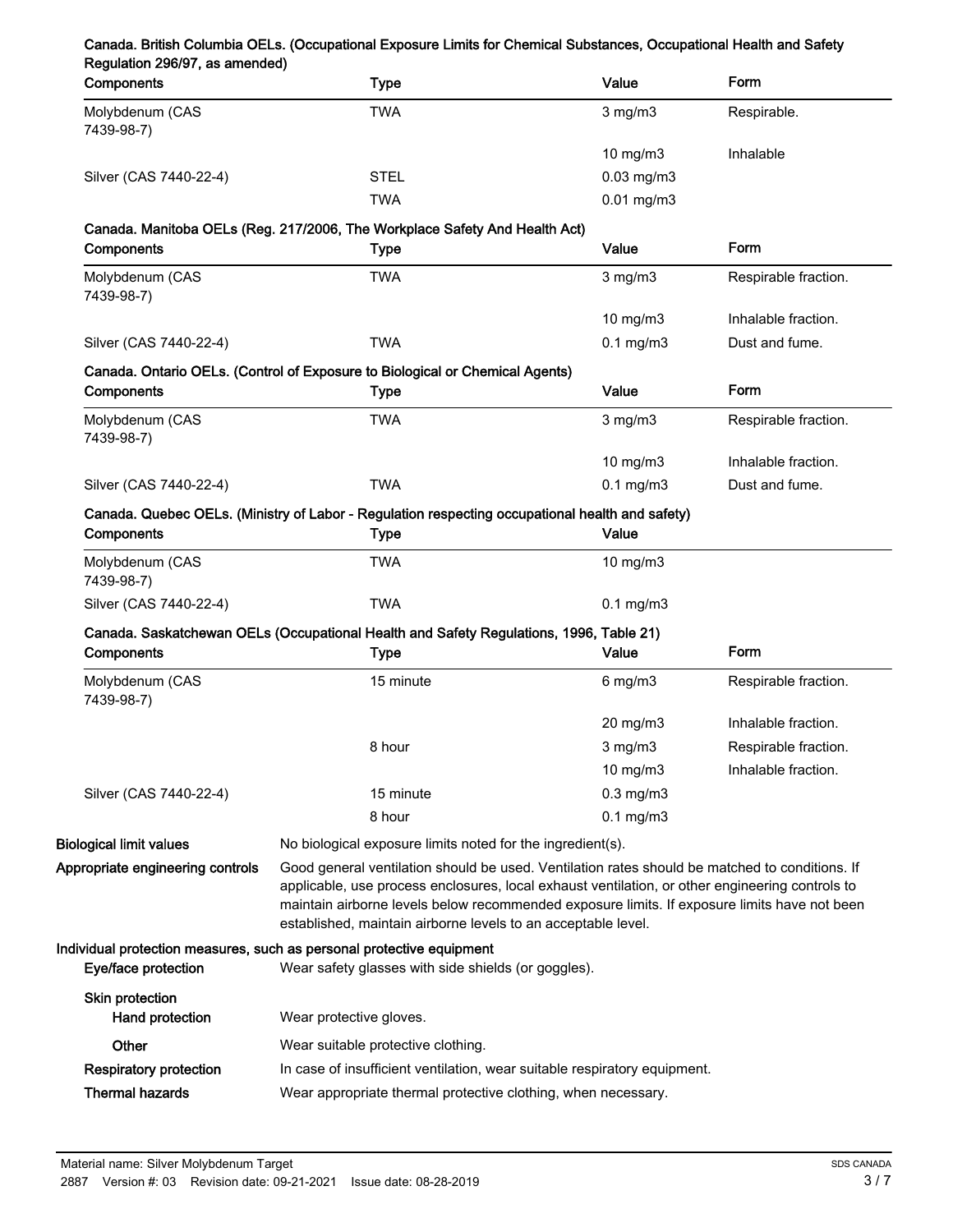Always observe good personal hygiene measures, such as washing after handling the material and before eating, drinking, and/or smoking. Routinely wash work clothing and protective equipment to remove contaminants.

# 9. Physical and chemical properties

| Appearance                                        |                                                                                               |
|---------------------------------------------------|-----------------------------------------------------------------------------------------------|
| <b>Physical state</b>                             | Solid.                                                                                        |
| Form                                              | Solid.                                                                                        |
| Color                                             | Silver.                                                                                       |
| Odor                                              | None.                                                                                         |
| <b>Odor threshold</b>                             | Not applicable.                                                                               |
| pH                                                | Not applicable.                                                                               |
| Melting point/freezing point                      | 1760.9 °F (960.5 °C) estimated / Not applicable.                                              |
| Initial boiling point and boiling<br>range        | Not applicable.                                                                               |
| Flash point                                       | Not applicable.                                                                               |
| <b>Evaporation rate</b>                           | Not applicable.                                                                               |
| Flammability (solid, gas)                         | None known.                                                                                   |
| Upper/lower flammability or explosive limits      |                                                                                               |
| Explosive limit - lower (%)                       | Not applicable.                                                                               |
| Explosive limit - lower (%)<br>temperature        | Not applicable.                                                                               |
| Explosive limit - upper (%)                       | Not applicable.                                                                               |
| Explosive limit - upper (%)<br>temperature        | Not applicable.                                                                               |
| Vapor pressure                                    | Not applicable.                                                                               |
| Vapor density                                     | Not applicable.                                                                               |
| <b>Relative density</b>                           | Not applicable.                                                                               |
| Solubility(ies)                                   |                                                                                               |
| Solubility (water)                                | Insoluble.                                                                                    |
| <b>Partition coefficient</b><br>(n-octanol/water) | Not applicable.                                                                               |
| Auto-ignition temperature                         | Not applicable.                                                                               |
| <b>Decomposition temperature</b>                  | Not applicable.                                                                               |
| <b>Viscosity</b>                                  | Not applicable.                                                                               |
| Other information                                 |                                                                                               |
| <b>Density</b>                                    | 10.48 g/cm3 estimated                                                                         |
| <b>Explosive properties</b>                       | Not explosive.                                                                                |
| <b>Oxidizing properties</b>                       | Not oxidizing.                                                                                |
| Specific gravity                                  | 10.48 estimated                                                                               |
| 10. Stability and reactivity                      |                                                                                               |
| Reactivity                                        | The product is stable and non-reactive under normal conditions of use, storage and transport. |
| <b>Chemical stability</b>                         | Material is stable under normal conditions.                                                   |
| Possibility of hazardous<br>reactions             | No dangerous reaction known under conditions of normal use.                                   |
| <b>Conditions to avoid</b>                        | Contact with incompatible materials.                                                          |
| Incompatible materials                            | Ammonia. Chlorine.                                                                            |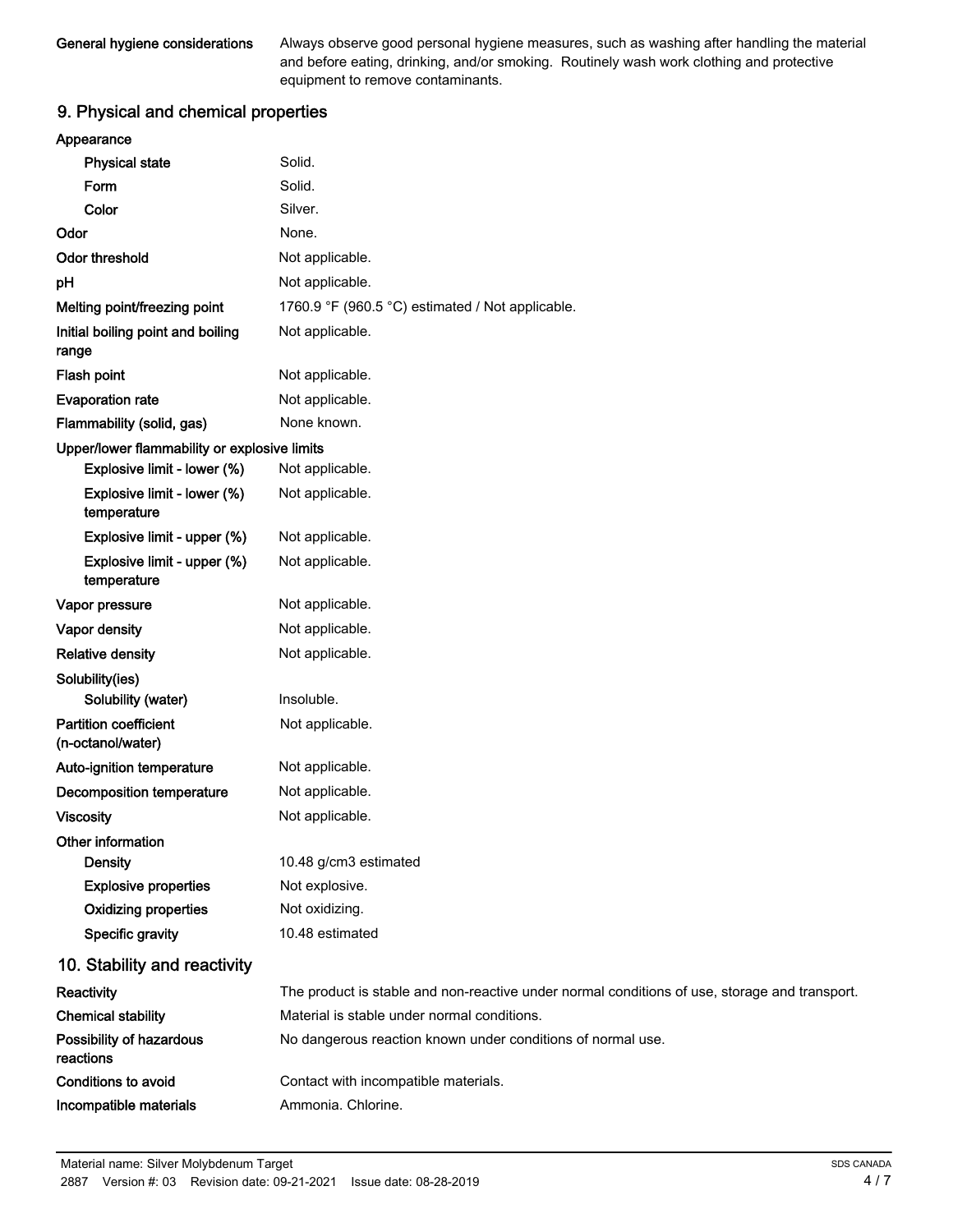# 11. Toxicological information

| Information on likely routes of exposure                                           |                                                           |
|------------------------------------------------------------------------------------|-----------------------------------------------------------|
| Inhalation                                                                         | Prolonged inhalation may be harmful.                      |
| <b>Skin contact</b>                                                                | No adverse effects due to skin contact are expected.      |
| Eye contact                                                                        | Direct contact with eyes may cause temporary irritation.  |
| Ingestion                                                                          | Expected to be a low ingestion hazard.                    |
| Symptoms related to the<br>physical, chemical and<br>toxicological characteristics | Direct contact with eyes may cause temporary irritation.  |
| Information on toxicological effects                                               |                                                           |
| <b>Acute toxicity</b>                                                              | Not known.                                                |
| Skin corrosion/irritation                                                          | This product is not expected to cause skin sensitization. |
| Serious eye damage/eye<br>irritation                                               | May cause temporary eye irritation.                       |
| Respiratory or skin sensitization                                                  |                                                           |
| Respiratory sensitization                                                          | Not a respiratory sensitizer.                             |
| Skin sensitization                                                                 | Not a skin sensitizer.                                    |
| Germ cell mutagenicity                                                             | Not classified.                                           |
| Carcinogenicity                                                                    | Not classified.                                           |
| Reproductive toxicity                                                              | Not classified.                                           |
| Specific target organ toxicity -<br>single exposure                                | Not classified.                                           |
| Specific target organ toxicity -<br>repeated exposure                              | Not classified.                                           |
| Aspiration hazard                                                                  | Not an aspiration hazard.                                 |
| <b>Chronic effects</b>                                                             | Prolonged inhalation may be harmful.                      |
| 12. Ecological information                                                         |                                                           |

**Ecotoxicity** 

The product is not classified as environmentally hazardous. However, this does not exclude the possibility that large or frequent spills can have a harmful or damaging effect on the environment.

|                                                                              | <b>Species</b>                                                     | <b>Test Results</b>                      |
|------------------------------------------------------------------------------|--------------------------------------------------------------------|------------------------------------------|
|                                                                              |                                                                    |                                          |
|                                                                              |                                                                    |                                          |
|                                                                              |                                                                    |                                          |
| EC50                                                                         | Daphnia                                                            | 0.0096 mg/l, 48 hours estimated          |
| LC50                                                                         | Fish                                                               | 0.0023 mg/l, 96 hours estimated          |
|                                                                              | <b>Species</b>                                                     | <b>Test Results</b>                      |
|                                                                              |                                                                    |                                          |
|                                                                              |                                                                    |                                          |
|                                                                              |                                                                    |                                          |
| LC50                                                                         | Fathead minnow (Pimephales promelas) 0.0019 - 0.003 mg/l, 96 hours |                                          |
| No data is available on the degradability of any ingredients in the mixture. |                                                                    |                                          |
|                                                                              |                                                                    |                                          |
|                                                                              |                                                                    |                                          |
|                                                                              |                                                                    | No data available.<br>No data available. |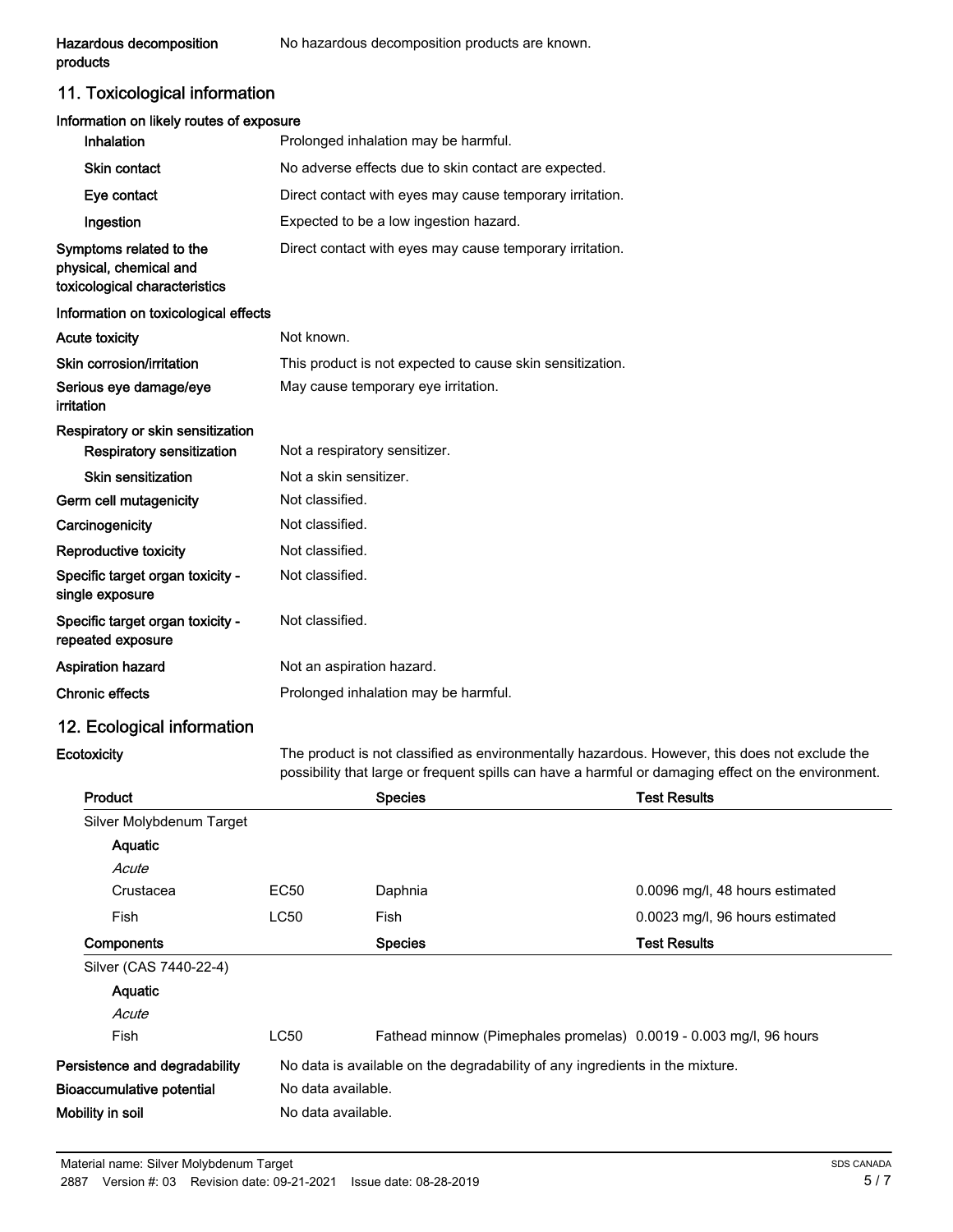| Other adverse effects                    | No other adverse environmental effects (e.g. ozone depletion, photochemical ozone creation<br>potential, endocrine disruption, global warming potential) are expected from this component.                             |
|------------------------------------------|------------------------------------------------------------------------------------------------------------------------------------------------------------------------------------------------------------------------|
| 13. Disposal considerations              |                                                                                                                                                                                                                        |
| <b>Disposal instructions</b>             | Collect and reclaim or dispose in sealed containers at licensed waste disposal site.                                                                                                                                   |
| Local disposal regulations               | Dispose in accordance with all applicable regulations.                                                                                                                                                                 |
| Hazardous waste code                     | The waste code should be assigned in discussion between the user, the producer and the waste<br>disposal company.                                                                                                      |
| Waste from residues / unused<br>products | Dispose of in accordance with local regulations. Empty containers or liners may retain some<br>product residues. This material and its container must be disposed of in a safe manner (see:<br>Disposal instructions). |
| Contaminated packaging                   | Since emptied containers may retain product residue, follow label warnings even after container is<br>emptied. Empty containers should be taken to an approved waste handling site for recycling or<br>disposal.       |

### 14. Transport information

#### TDG

Not regulated as dangerous goods.

#### IATA

Not regulated as dangerous goods.

#### IMDG

Not regulated as dangerous goods.

#### Transport in bulk according to Not applicable. Annex II of MARPOL 73/78 and the IBC Code

#### 15. Regulatory information

#### Canadian regulations

This product has been classified in accordance with the hazard criteria of the HPR and the SDS contains all the information required by the HPR.

#### Controlled Drugs and Substances Act

Not regulated.

Export Control List (CEPA 1999, Schedule 3)

Not listed.

#### Greenhouse Gases

Not listed.

#### Ontario. Toxic Substances. Toxic Reduction Act, 2009. Regulation 455/09 (July 1, 2011)

Silver (CAS 7440-22-4)

#### Precursor Control Regulations

Not regulated.

#### International regulations

Stockholm Convention

#### Not applicable.

#### Rotterdam Convention

Not applicable.

#### Kyoto protocol

Not applicable.

#### Montreal Protocol

Not applicable.

#### Basel Convention

Not applicable.